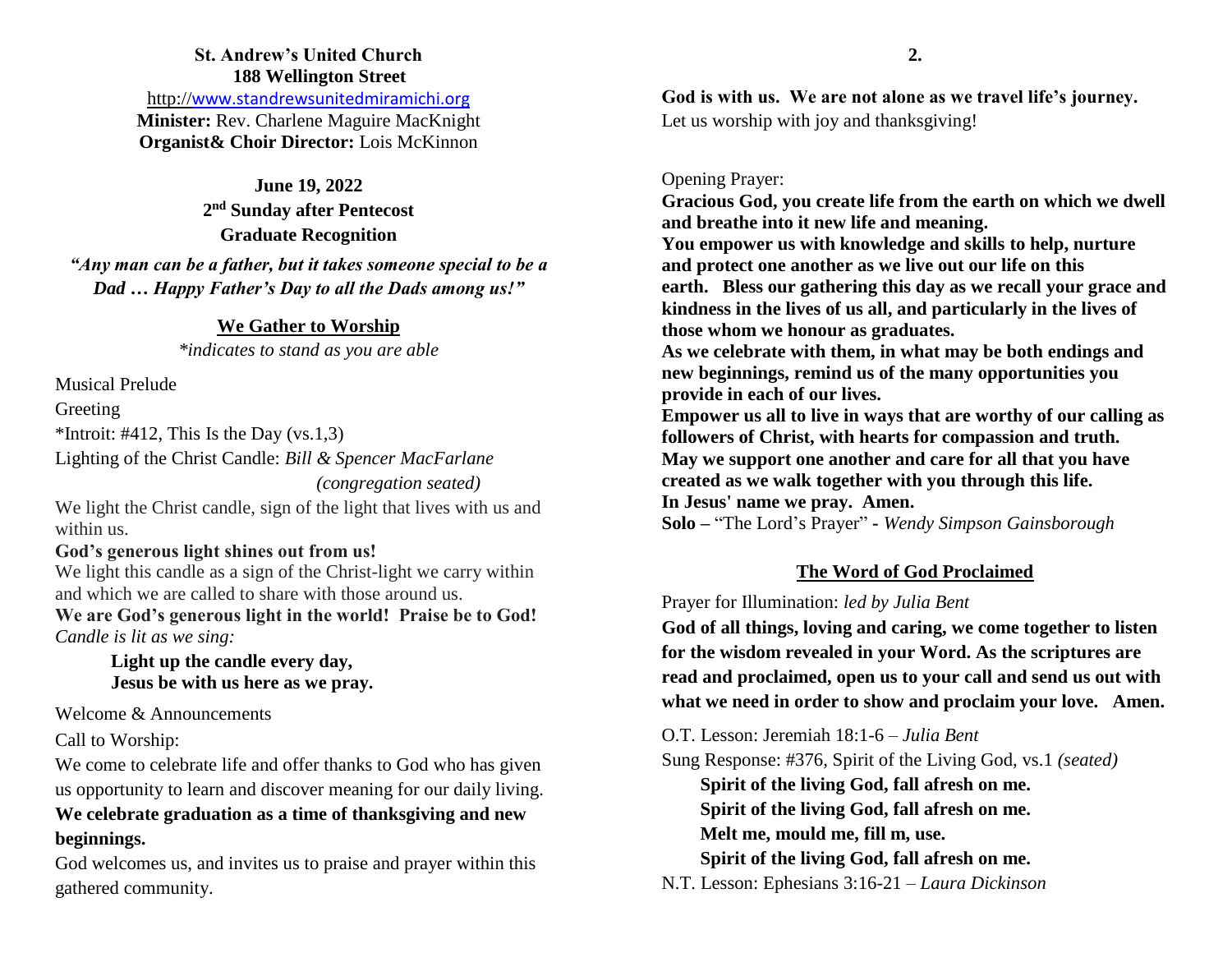Ministry of Music: As the Deer Pants for the Water *(Psalm 42)* Reflection on the Word Hymn: Jesus Loves Even Me

### **We Respond to God's Word**

Recognition of Graduates: *Cynthia Duplessie & Rev. Charlene*

**Graduation Blessing Prayer:**

**May God's blessing follow you as you find new journeys to travel. May you walk safely along the pathways of your dreams.**

**May God's gentle hand guide the decisions you will make and the passions that you follow.**

**May your hearts and lives always reflect God's love and truth. And may hope be a light within you that you carry into each new day. Amen.**

Minute for Mission: Tamilarasi*'s Story - Patricia Boucher*

**Offering** 

\*Offertory Choral Response: #191, MV

**What can I do? What can I bring? What can I say? What can I sing? I'll sing with joy, I'll say a prayer. I'll bring my love, I'll do my share.**

\*Offertory Prayer:

**Loving God, through these gifts, proclaim your word of grace. Shine forth through our offerings and our lives, that others may see your face and know your steadfast love. In Jesus' name, we pray. Amen.**

Prayers of the People & The Lord's Prayer – *led by Wayne Mullin* Loving and ever-present God, we give thanks for the legacy which is ours through your goodness and your grace – this world and all you have created; your love made known to us in many ways. **We thank you for fathers, mothers and others, including those in school and church, who have nurtured and influenced us.**

**4.**

We thank you for the example of Jesus, who embodied the fullness of your love and grace,

# **and by whose Spirit we are empowered and strengthened for ministry and service.**

In our gathering this day, we lift the prayers which we hold for this world in which we live, and for those within our circle of family and community.

**Be with those who live in places where violence threatens, where war and destruction cause despair and hopelessness.**  Journey with those who are forced to flee their homeland as refugees, with families that endure unwanted separation.

**God of abiding compassion, comfort and bless those who are caught in the grip of sorrow, poverty, sickness, addiction, or other need … Heal them in body, mind, or circumstance, working in their lives, by your grace.**

Increase the joy of those who have reason to celebrate the new beginnings of graduation, marriage, or other happy life event. And pour out your Spirit on those named in our prayer book … *names are read* …

God of us all, may we never fail to pray for one another in our various needs;

**may we listen for the whisper of your guiding and sustaining grace as we move through our lives;**

may we always be attentive to your call to build communities in which there is inclusiveness, justice and harmony;

# **and may we have the wisdom to be as tender and as kind with ourselves and others, as you are with us.**

In the strong name of Jesus, we pray, joining together as he taught: **Our Father, who art in heaven …**

\*Hymn: #356, Seek Ye First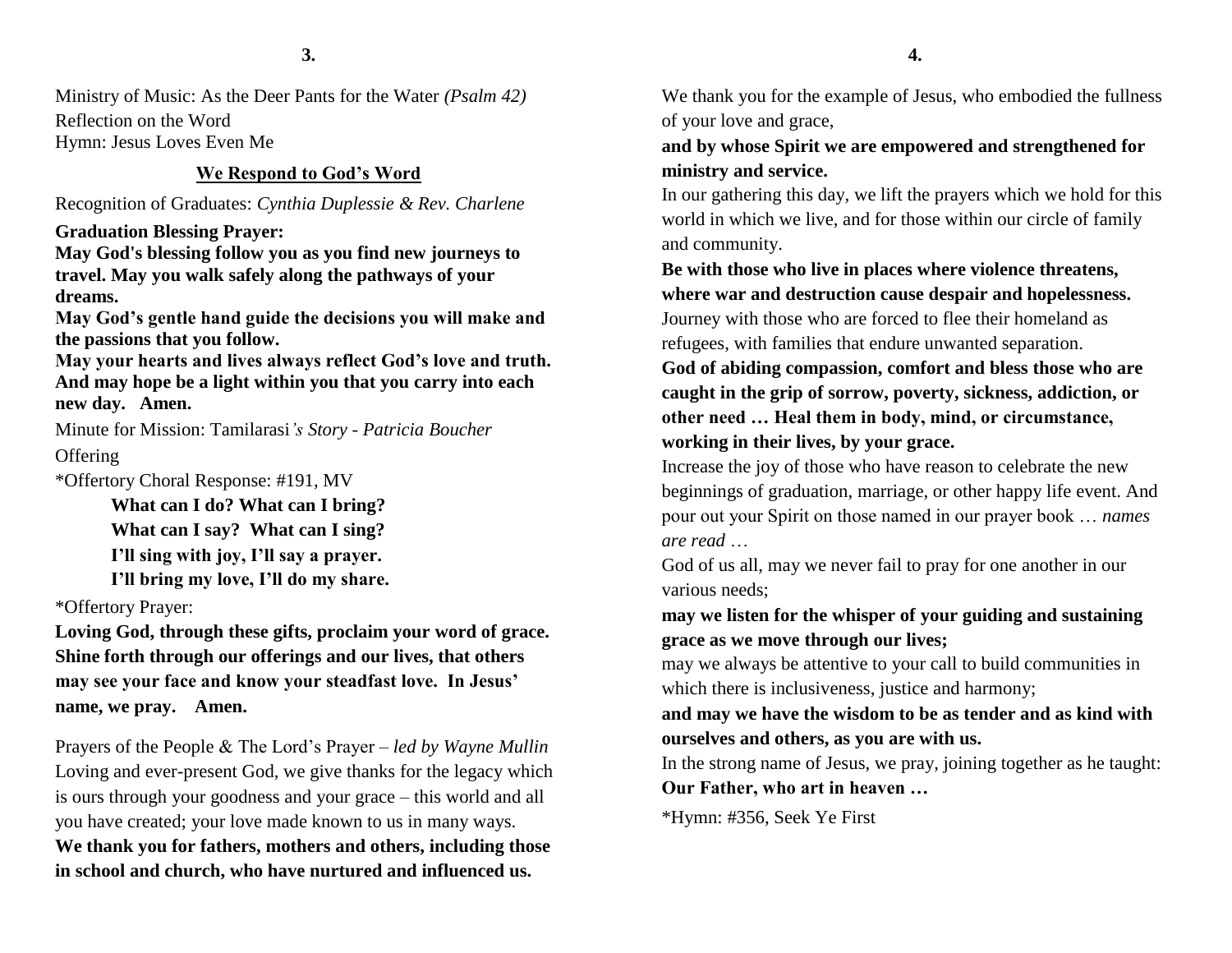\*Benediction:

Go into the world: dance, laugh, sing, and create.

**We go with the assurance of your Blessing, O God.**

Go into the world: risk, explore, discover, and love.

# **We go with the assurance of your Grace, O God.**

Go into the world: believe, hope, struggle, and remember.

# **We go with the assurance of your Love, O God.**

Go in peace. And may the blessing of God: Creator, Christ, and Holy Spirit, be with you all.

## **Amen.**

\*Choral Blessing: *(tune: Edelweiss)*

**Thank you, Lord, on this day, for our many good blessings. Thank you, Lord, on this day, for our many close friendships. Glory to God, may you hear our prayer,**

**Guide us on forever.**

**Thank you, Lord, on this day, for our blessings and friendships.** 

Musical Postlude

**We gratefully acknowledge the dedication of the bulletins in loving memory of Hallam Curtis by his daughter, Coralie Curtis.**

# **Memorials**

In loving memory of our parents, **Ralph & Grace Cassidy and Jeep & Moetsche Bosma,** a donation to Local Funds has been received from John & Marjorie Bosma.

In loving memory of **Tineke Bosma**, donations to Local Funds have been received from Bev & Barry Campbell, Wayne & Liz Mullin.

In loving memory of **Milt MacInnis**, a donation to the Food Bank has been received from Buddie & Frances Blakely.

In loving memory of **Milt MacInnis**, donations to Local Funds have been received from Barbara Doucet, Dennis & Judy Morrison, Jack & Cynthia Duplessie, Harriet MacNaughton, Grace Fraser, Liz Taylor, Bill Sweezey, Betty MacDiarmid, Highland Society of N.B, Jim & Faye Wilson, Sherman & Shirley MacDiarmid, Helen & Ed Jones, Henry & Karen Wilson.

In loving memory of **Milt MacInnis**, a donation to the Community Kitchen has been received from Pauline & Ed Skidd.

In loving memory of **Sylvia Durham**, a donation to Local Funds has been received from Barbara Doucet.

In loving memory of **John Forbes**, a donation to Riverside Cemetery has been received from Joyce Forbes and Family.

In loving memory of **Marven MacLennan**, a donation to Local Funds has been received from Helen & Alfred Steeves and Family.

# **Honourariams**

In honour of **John & Marjorie Bosma**, donations to Local funds have been received from Barry & Bev Campbell, Muriel Lamkey, Jeanne Breau, Shirley Barry, Lynn MacPhee, Marjorie MacPhee, Bill & Lenora Hilchey.

In honour of **Rev. Charlene's Retirement**, a donation to the Mission & Service Fund and the Summer Community Kitchen has been received from Cameron & Marina Tilley.

**Greeters: June 19** – Bill & Spencer MacFarlane/**June 26** – Donna & Isabel Gallan

**Sound System: June 19** – Barry Campbell/**June 26** – Brian Savoy **Power Point**: **June 19**- Debbie Benson/**June 26** – Barry Campbell **Offering Counters: June 19** – Judy & Dennis Morrison/**June 26** – Brian Savoy, Don Bowman

**Garbage & Recycle**: **June 19** – Ernie MacLean (R)/**June 26** – Brian Adams (G)